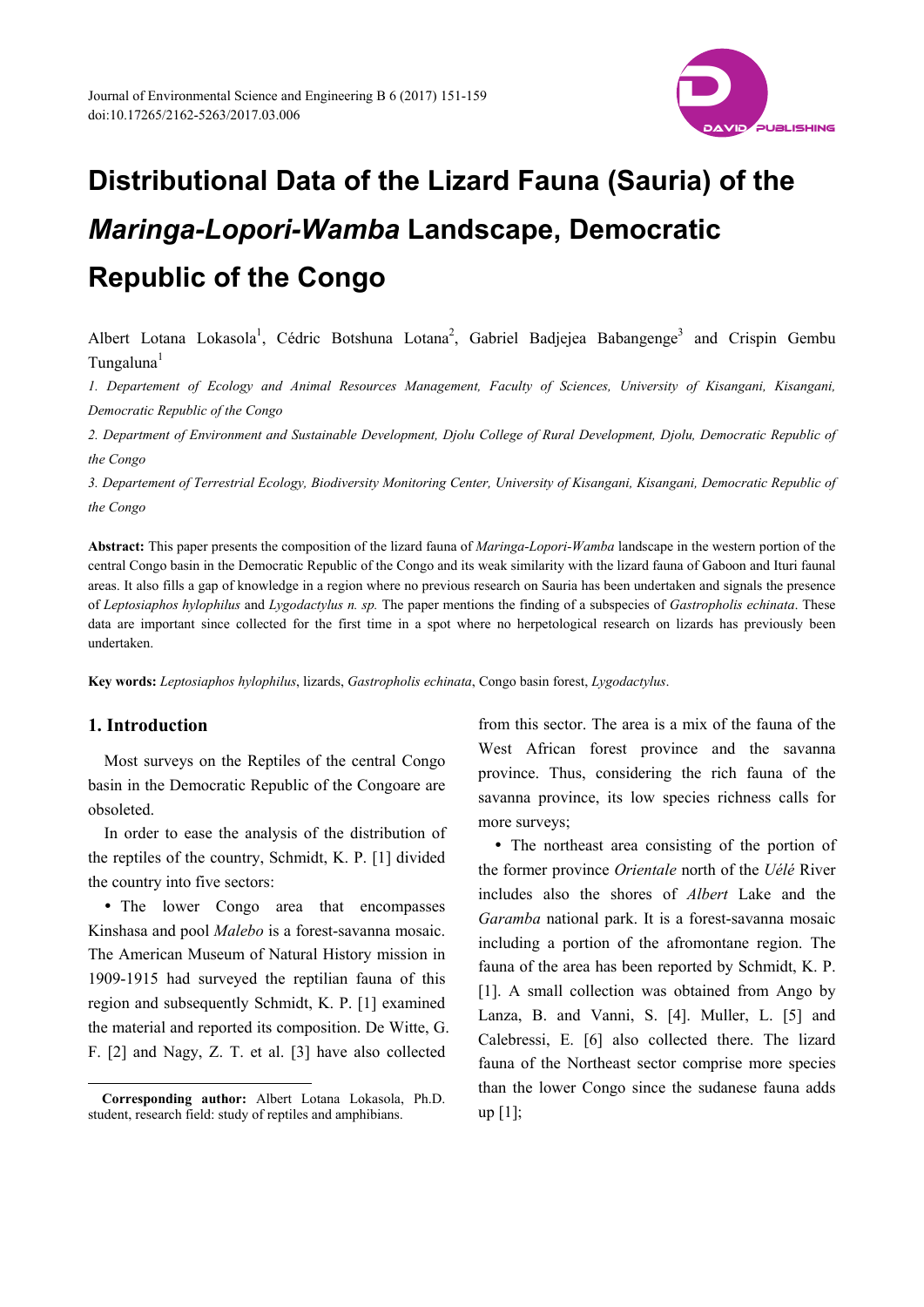The east area encompassing the afromontane region of the Eastern *Kivu* province and lowland forest patches around *Edouard* lake and *Kivu* lake comprises the *Virunga* national park, the rift Albertine mountains and the shores of *Edouard* lake and *Kivu* lake. Its fauna had been surveyed, among others, by Laurent, R. F. [7-9], Loveridge, A. [10], De Witte, G. F. [11], Messen, J. M. [12], Hoier, R. [13], Burgeon, L. [14], Angel, F. [15, 16], Parker, H. W. [17] and Schouteden, H. [18]. Greenbaum, E. et al. [19] have surveyed the area more recently. Its fauna is featured by a high diversity of Chamaeleons. It is richer than the western lowland forest;

 The south area includes the whole *Katanga*, portion of *Bandundu* and *Kasai* south of the latitude 5° south. The area is a forest-savanna mosaic with extensive miombo woodlands and afromontane patches. This area had been surveyed by Broadley, D. G. and Cotterill, F. P. D. [20], De Witte, G. F. [21], Dollo, L. [22], Gunther, A. [23], Muller, L. [24] and Steindachner, F. [25]. The fauna of this region harbours several endemic species;

• Finally, the central Congo basin area, authors' study site, is a continuous lowland rainforest encompassing the whole *Equateur* province, those portions of *Kasai* and *Bandundu* north of the latitude 5° south, *Orientale* province south of the *Uélé* River and the *Kivu* province except its afromontane component. It encompasses two botanical districts: the western district of Tshuapa and the middle-east district of the *Maiko* [26] toward the Iturian faunal area. Schmidt, K. P. [1] has studied the Iturian subprovince. However, the western district of Tshuapa has hardly been sampled except a few sporadic collections made by Laurent, R. F. [27] and by Curry-Lindahl, Ghesquière, Hullstaert, Lootens, Moureau all mentioned by Laurent, R. F. [9]. *Maringa-Lopori-Wamba* landscape was not surveyed and is a black hole in herpetology.

It is therefore necessary for herpetologists to fill this gap of knowledge: what lizard species do exist in the *Maringa-Lopori-Wamba* forest landscape and how similar are the lizard fauna of the *Maringa-Lopori-Wamba* with its surrounding faunal areas.

# **2. Materials and Method**

339 specimens of Lizards were collected in different habitats of the study site. Collection was carried out in 27 localities along a 347 km road linking Djolu to Lokutu since the road crosses a diverse range of vegetation communities and microclimates. A portion of the *Maringa-Lopori-Wamba* landscape was surveyed in the territories of Djolu and Yahuma as shown in the map in Fig. 1.

The MLW (*Maringa-Lopori-Wamba*) landscape lies partly on the Tshopo and Tshuapa new provinces and encompasses 74.544 km² of tropical rainforests. The landscape is poorly known as it is a remote and isolated area difficult to reach. Maringa and Lopori are the main river corridors. The annual rainfall varies between 2,250-2,400 mm of water [26].

The whole landscape is covered by dense humid forests. These forests experience disturbances stemming from agricultural and forestry development. MLW has been better described elsewhere [28]. Collecting localities are given in Table 1.

Lizards were collected in randomly chosen villages and forests blocks. They were observed and spotted by visual contact, a method known to yield better results than traps [29]. Food items were determined by the analysis of the stomach contents. The sex and the absolute fecundity were determined by the analysis of the gonads.

## **3. Results**

# *3.1 Species Account*

20 species of lizards were found in the study area, divided into 12 genera and 6 families as shown in Table 2.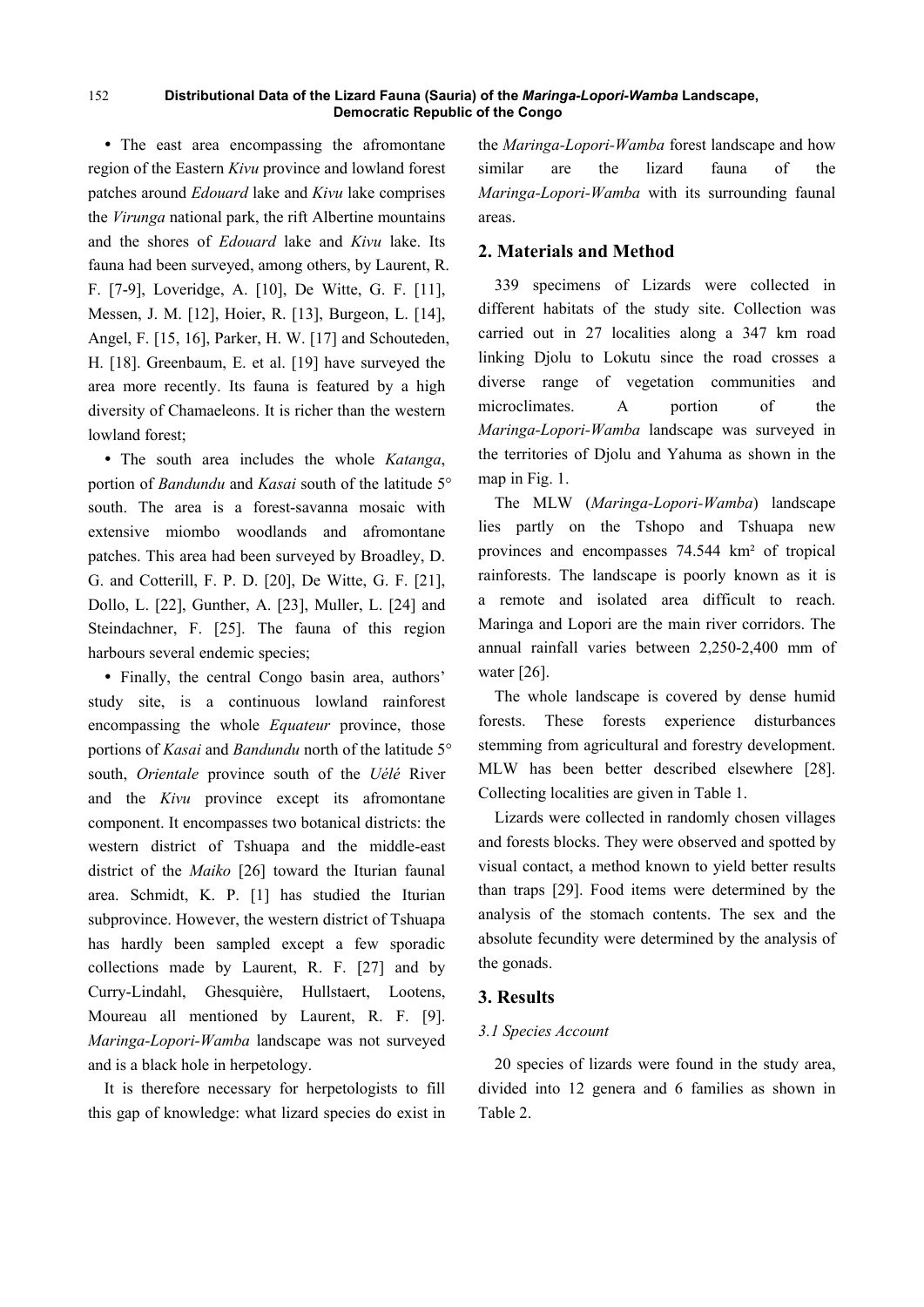

**Fig. 1 Map of the study area complete with the itinerary.**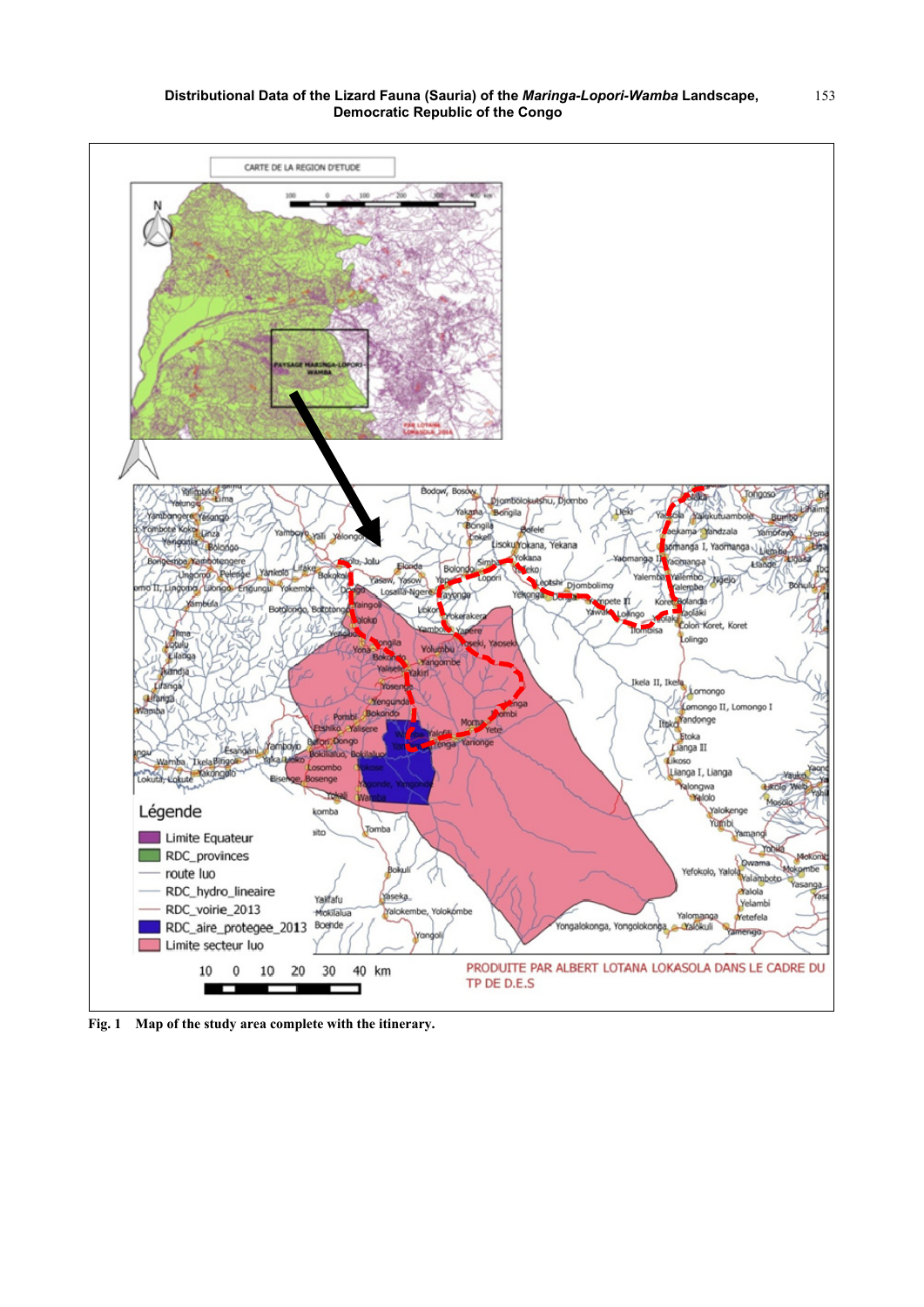| Localities    | Longitude      | Latitude        | Altitude        | Habitat type          |
|---------------|----------------|-----------------|-----------------|-----------------------|
| Liyande       | E 023°27'50.6" | N 00°50'20.9"   | 441 m           | Secondary forest      |
| Liyande       | E 023.46124°   | N 00.82507°     | 494 m           | Fallows with bamboos  |
| Lingomo       | E 023°27'03.8" | $N$ 00°54'42.0" | $400 \text{ m}$ | Herbaceous vegetation |
| Lingomo       | E 023.45111°   | N 00.91169°     | 402 m           | Fallow                |
| Ifoti         | E 023°25'26.0" | N 00°53'46.9    | 404 m           | Primary forest        |
| Ifoti         | E 023.42388°   | N 00.89636°     | 406 m           | Secondary forests     |
| Yamungu       | E 023°25'28.2" | N 00°57'43.9"   | 494 m           | Primary forest        |
| Yefoloko      | E 023°26'07.5" | N 00°53'01.4"   | 486 m           | Fallows               |
| Yefoloko      | E 023.43503°   | N 00.89703°     | 397 m           | Swamps                |
| Koret         | E 023.40281°   | N 00.59768°     | 536 m           | Old secondary forest  |
| Koret         | E 023.40821°   | N 00.60037°     | 543 m           | Rubber plantation     |
| Koret         | E 023.40441°   | N 00.59610°     | 548 m           | Primary forest        |
| <b>Bilaka</b> | E 023.37212°   | N 01.04784°     | 457 m           | Primary forest        |
| Ngima         | E 023.36740°   | N 01.03477°     | 470 m           | Secondary forest      |
| Lisalama      | E 023.53317°   | N 01.18761      | 404 m           | Old secondary forest  |
| Yefoli        | E 023.53889°   | N 01.17070°     | 408 m           | Secondary forest      |
| Yama          | E 023.40995°   | N 00.97618°     | 434 m           | Secondary forest      |
| Lobolo        | E 023.44463°   | N 00.90610°     | 392 m           | Swamps                |
| Lobolo        | E 023.44470°   | N 00.90612°     | 413 m           | Secondary forest      |
| Yetee         |                |                 |                 | Fallows               |
| Ngelealoto    |                |                 |                 | Primary forest        |
| Nkokoaloto    |                |                 |                 | Secondary forest      |
| Yalokole      |                |                 |                 | Secondary forest      |
| Yalokole      |                |                 |                 | Secondary forest      |
| Eho           |                |                 |                 | Primary forest        |
| Lokangi       |                |                 |                 | Old secondary forest  |
| Djolu cité    |                |                 |                 | Fallows               |

|  | Table 1 List and coordinates of collecting localities. |  |  |
|--|--------------------------------------------------------|--|--|
|  |                                                        |  |  |

# **Table 2 List of lizards collected at the MLW.**

|    | Families       | Genera           | Species                        | M  | F              | Total | Index of presence |
|----|----------------|------------------|--------------------------------|----|----------------|-------|-------------------|
| 1  | Agamidae       | Agama            | Agama agama complex            | 18 | 14             | 32    | $^{++}$           |
| 2  | Chamaeleonidae | <i>Trioceros</i> | Trioceros sp. nov              | 2  | 4              | 6     | $^{+}$            |
| 3  | Gekkonidae     | Hemidactylus     | H. mabouia                     | 25 | 28             | 66    | $+++$             |
| 4  |                |                  | H. fasciatus complex           | 16 | 5              | 21    | $^{++}$           |
| 5  |                |                  | H. muriceus                    | 2  |                | 3     | $^{+}$            |
| 6  |                | Lygodactylus     | L. gutturalis                  | 6  |                | 13    | $^{+}$            |
|    |                |                  | Lygodactylus sp. nov           |    |                | 4     | $^{+}$            |
| 8  | Lacertidae     | Gastropholis     | Gastropholis echinata ssp. nov |    |                |       | $^+$              |
| 9  |                | Holaspis         | Holaspis guentheri             |    |                | 3     | $^{+}$            |
| 10 | Scincidae      | Trachylepis      | T. makolowodei                 |    | 4              | 6     | $^{+}$            |
| 11 |                |                  | T. polytropis                  | 7  | 6              | 13    | $^{++}$           |
| 12 |                |                  | T. albilabris                  | 10 | 8              | 18    | $^{++}$           |
| 13 |                |                  | T. aureogularis                | 28 | 14             | 42    | $^{++}$           |
| 14 |                |                  | T. maculilabris                | 55 | 27             | 82    | $+++$             |
| 15 |                |                  | Trachylepis sp.                |    |                |       | $^{+}$            |
| 16 |                | Lepidothyris     | L. fernandi                    | 5  | 6              | 11    | $^{++}$           |
| 17 |                | Leptosiaphos     | L. hylophilus                  |    |                | 3     | $^{+}$            |
| 18 |                | Feylinia         | F. currori                     |    |                | 9     | $^{+}$            |
| 19 |                |                  | F. grandisquamis               |    |                |       | $^{+}$            |
| 20 | Varanidae      | <b>Varanus</b>   | V. ornatus                     |    | $\overline{c}$ | 3     | $^+$              |

Legend:  $+= 0-10$  encounters;  $++ = 11-50$  encounters;  $++=$  more than 50 encounters.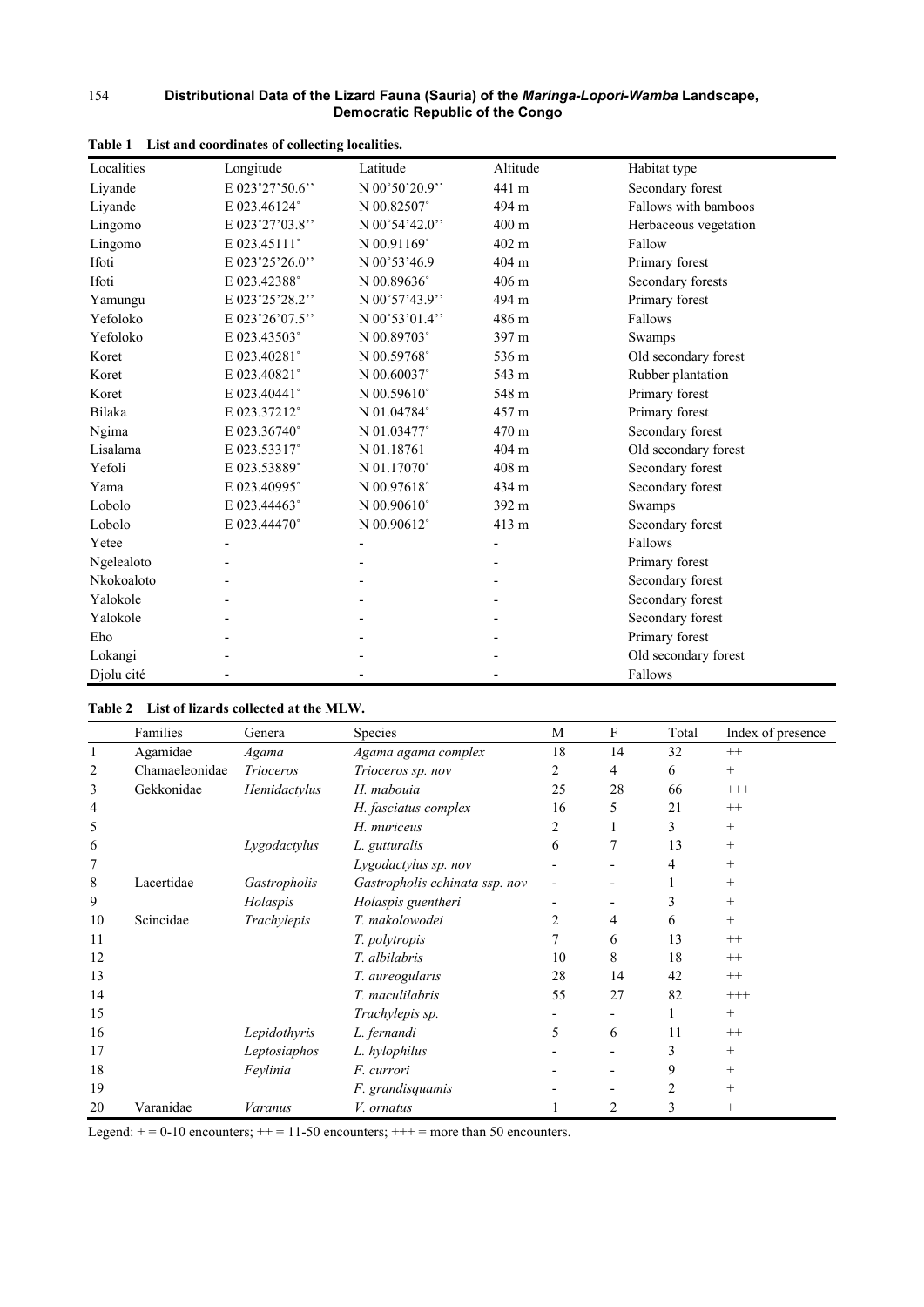**Distributional Data of the Lizard Fauna (Sauria) of the** *Maringa-Lopori-Wamba* **Landscape, Democratic Republic of the Congo** 



**Fig. 2 Trioceros novum species.** 

#### 3.1.1 Agamidae

32 specimens of *Agama agama* complex were collected. They were most captured in sunny days and were most active around eleven. They were captured on tree trunks and soils in open areas. Their dietary regime comprised maggots, ants, termites, grass-hoppers, caterpillars, wasps, crickets, leaves, barks, seeds, chilopods, snails, cockroaches and beetles. They had 4-5 well developed ova per litter. Agamas were present in every collecting locality.

### 3.1.2 Chamaeleonidae

6 specimens of a potentially new species of chamaeleon as shown in Fig. 2 were collected. Authors tentatively named it *Trioceros* novum species. It was a chameleon bearing a single horn and having a longer tail as opposed to *Trioceros oweni* and *Trioceros jacksoni* who have 3 horns each. It fed on termites, cockroaches, butterflies, dragonflies and beetles. Females had an absolute fecundity of 14 well developed ova per litter, six on left and eight on right oviducts.

The only chamaeleon specimen collected in the country having a single horn was collected at Kabalo during the belgian Congo, though it was not described in details. *Trioceros* novum species is described in a separate paper.

#### 3.1.3 Geckonidae

66 specimens of *Hemidactylus mabouia*, 21 of *Hemidactylus fasciatus complex*, 3 of *Hemidactylus muriceus*, 13 of *Lygodactylus gutturalis* and 4 specimens of *Lygodactylus n. sp.* were collected. *Hemidactylus mabouia* and *Hemidactylus fasciatus* appeared to be cosmopolite and expansive. *Lygodactylus gutturalis* were captured in riverine periodically flooded forests. *Lygodactylus sp. nov.*  were captured in bamboo tree vegetation and palmoil plantations. Their diets were mainly made of insects. Females contained two well developed ova per litter.

#### 3.1.4 Lacertidae

Two species of Lacertidae namely *Holaspis guentheri* and *Gastropholis echinata ssp. nov*. were found. *Holaspis guenteri* was present in most of the capturing localities. The team captured only one specimen of *Gastropholis echinata ssp*. *nov.* The *Gastropholis echinata* subspecies authors found was bigger than its counter parts from Medjé in Ituri. It had a higher number of femoral pores (15 instead of 12-13) and had a different form of the parietals and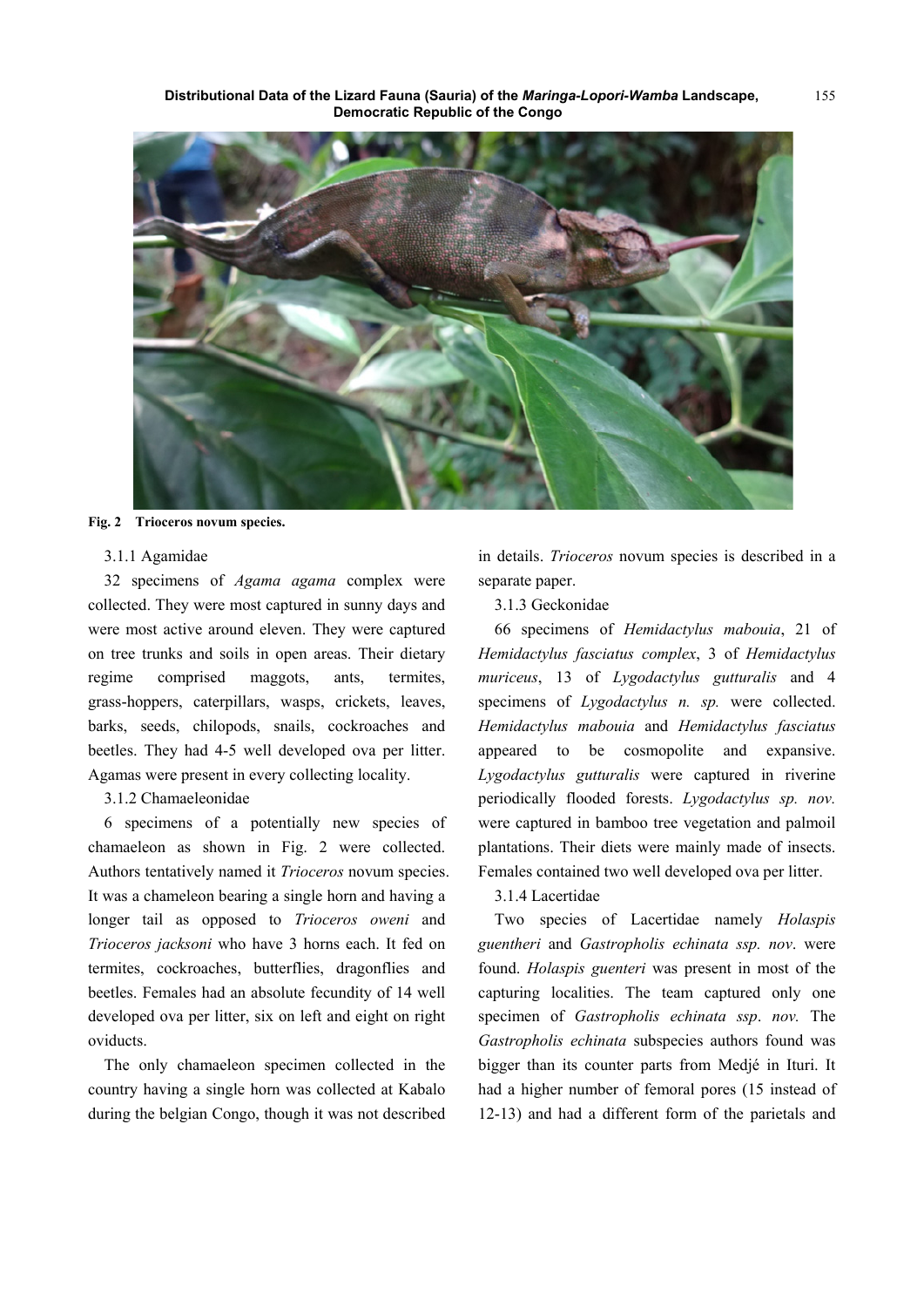interparietal. It was collected on the ground in an old secondary forest of *Uapaca guinensis* near Lokangi river, a forest on a seasonally flooded soil. Morphological variations of *Gastropholis echinata* species are documented in a separate paper.

3.1.5 Scincidae

Scincidae was the taxon with the highest number of species. Authors collected 187 specimens in total divided into 10 species, 4 genera, 1 family. The list of Scincidae collected has been given in Table 2.

They were more frequent in deforested land. The presence of *Leptosiaphos hylophilus* was documented for the first time in the region.

3. 1.6 Varanidae

The team collected 3 specimens of *Varanus ornatus*. All the specimens were collected near *Lopori* and *Loleka* rivers.

*3.2 Distributional Data and Similarity between Faunal Areas* 

3.2.1 Similarity between Faunal Areas

MLW landscape had 20 species. The Ituri forest has 25 species. The two faunal areas had a relatively poor similarity index as shown in Table 3.

However, *Maringa-Lopori-Wamba* landscape

shared 9 species in common with the iturian subprovince. It had 11 species in common with the gaboon subprovince. *Hemidactylus fasciatus complex*, *Hemidactylus muriceus*, *Feylinia currori*, *Lepidothyris fernandi complex*, *Trachylepis maculilabris* and *Trachylepis polytropis* were widespread and encountered in the two subprovinces. Ituri and *Maringa-Lopori-Wamba* landscape had *Gastropholis echinata* in common. On the other hand, Gaboon shared with *Maringa-Lopori-Wamba* landscape *Feylinia grandisquamis* and *Trachylepis albilabris*. The lizard fauna of the *Maringa-Lopori-Wamba* is composed exclusively of forest species whereas the fauna of Ituri includes ectogenic fauna from the East African forest area and the sudanese area and the Gaboon fauna comprises savanna elements such as *Gerrhosaurus nigrolineatus*.

The fauna of the *Maringa-Lopori-Wamba* landscape show a little more similarity with the west African forest province species. In a smaller scale, the lizard fauna of Djolu territory is similar to that of Yahuma, except for *Gastropholis echinata* and *Leptosiaphos hylophilus* found only in Djolu and, *Lygodactylus n. sp.* found only in Yahuma. A checklist of species present per faunal area is given in Table 4.

|  | Table 3 Jaccard index indicating the dissimilarity between MLW and Ituri faunal areas. |  |
|--|----------------------------------------------------------------------------------------|--|
|--|----------------------------------------------------------------------------------------|--|

|            | Ituri   | <b>MLW</b> | Gaboon  |
|------------|---------|------------|---------|
| Ituri      |         | 0.28125    | 0.21622 |
| <b>MLW</b> | 0.28125 |            | 0.44    |
| Gaboon     | 0.21622 | 0.44       |         |

|  |  |  |  | Table 4 Comparison between the fauna of the <i>Maringa-Lopori-Wamba</i> landscape and that of the vicinal faunal areas. |
|--|--|--|--|-------------------------------------------------------------------------------------------------------------------------|
|  |  |  |  |                                                                                                                         |

| Taxa                        | Ituri subprovince | Gaboon subprovince | Maringa-Lopori-Wamba | Cameroon |
|-----------------------------|-------------------|--------------------|----------------------|----------|
| Agamidae (Species richness) | 2                 |                    |                      |          |
| Agama agama complex         | $^{+}$            |                    |                      |          |
| Acanthocercus atricollis    |                   |                    |                      |          |
| Chamaeleonidae              |                   |                    |                      |          |
| Trioceros sp. nov           |                   |                    |                      |          |
| Trioceros owenii            |                   |                    |                      |          |
| Trioceros camerunensis      |                   |                    |                      |          |
| Trioceros montium           |                   |                    |                      |          |
| Trioceros cristatus         |                   |                    |                      |          |
| Chamaeleo dilepis           |                   |                    |                      |          |
| Kinyongia adolfi-friderici  |                   |                    |                      |          |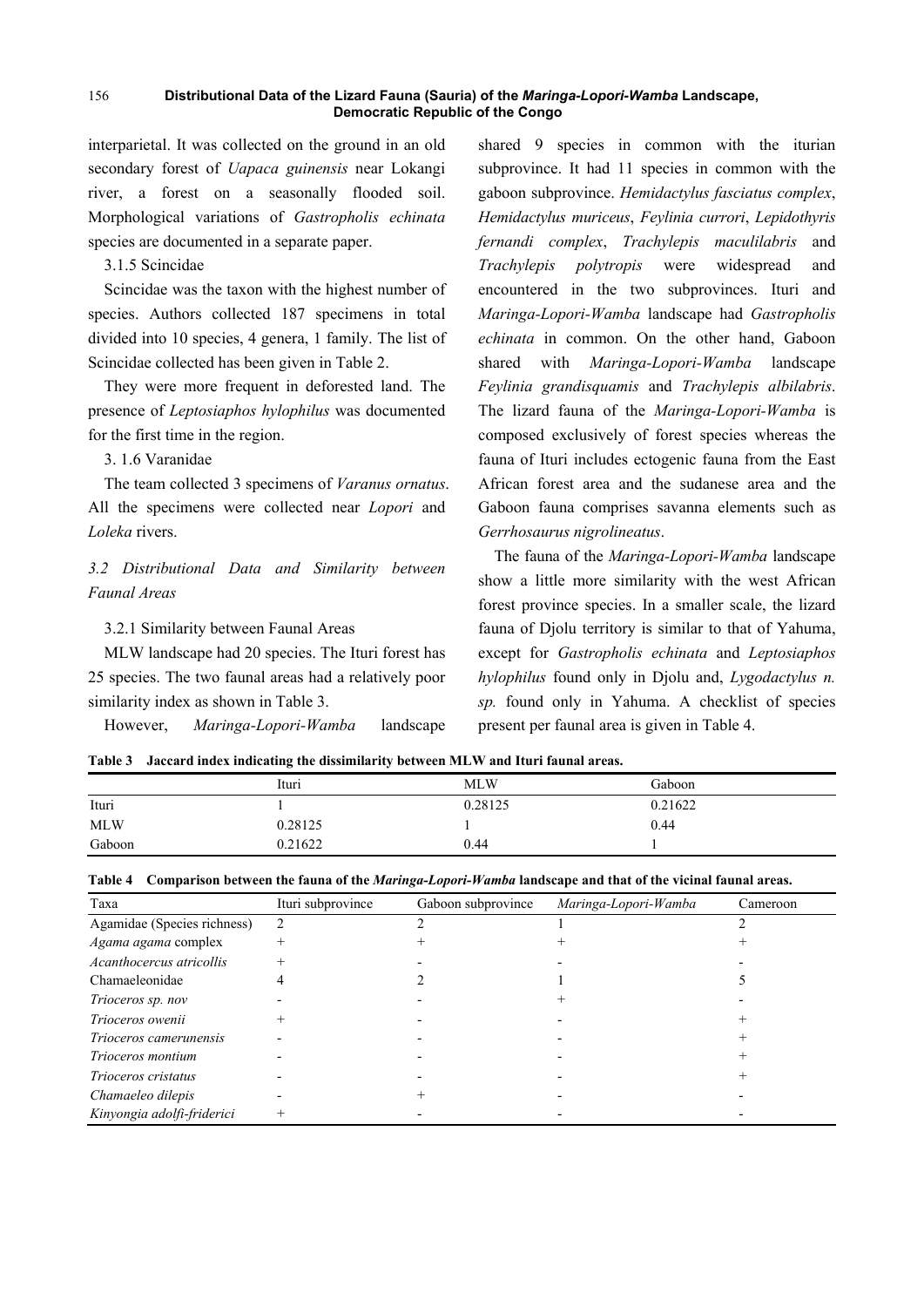### Table 4 continued

| Taxa                             | Ituri subprovince        | Gaboon subprovince | Maringa-Lopori-Wamba | Cameroon       |
|----------------------------------|--------------------------|--------------------|----------------------|----------------|
| Trioceros ituriensis             | $^{+}$                   |                    |                      |                |
| Rhampholeon boulengeri           | $^{+}$                   |                    |                      |                |
| Rhampholeon s. spectrum          |                          | $^{+}$             |                      | $^{+}$         |
| Gekkonidae                       | 6                        | 3                  | 5                    | 12             |
| Hemidactylus fasciatus complex + |                          | $^{+}$             | $^{+}$               | $^{+}$         |
| Hemidactylus mabouia             |                          | $^+$               | $\hspace{0.1mm} +$   |                |
| Hemidactylus muriceus            | $^{+}$                   | $^{+}$             | $^{+}$               |                |
| Hemidactylus brooki angulatus    | $\overline{\phantom{a}}$ |                    |                      |                |
| Hemidactylus echinus             |                          |                    |                      |                |
| Hemidactylus ansorgi             |                          |                    |                      |                |
| Hemidactylus longicephalus       |                          |                    |                      | $\overline{+}$ |
| Lygodactylus fischeri            |                          |                    |                      | $\overline{+}$ |
| Lygodactylus sp. nov.            |                          |                    |                      |                |
| Lygodactylus gutturalis          |                          |                    |                      |                |
| Lygodactylus depressus           | $^{+}$                   |                    |                      |                |
| Lygodactylus conraui             |                          |                    |                      |                |
| Cnemaspis dickersoni             | $^{+}$                   |                    |                      |                |
| Cnemaspis koehleri               |                          |                    |                      |                |
| Cnemaspis spinocolis             |                          |                    |                      |                |
| Hemidactylus ituriensis          | $^{+}$                   |                    |                      |                |
| Hemidactylus richardsoni         | $^+$                     |                    |                      |                |
| Lacertidae                       | 5                        | 1                  | 2                    | 0              |
| Gastropholis echinata            | $^{+}$                   |                    | $^{+}$               |                |
| Holaspis guentheri               | $^{+}$                   |                    | $^+$                 |                |
| Congolacerta vauereselli         | $^{+}$                   |                    |                      |                |
| Gastropholis tropidopholis       | $^{+}$                   |                    |                      |                |
| Adolfus africanus                | $^{+}$                   |                    |                      |                |
| Poromera fordii                  |                          |                    |                      |                |
| Gerrhosauridae                   | $\boldsymbol{0}$         | 1                  | $\boldsymbol{0}$     | 0              |
| Gerrhosaurus nigrolineatus       |                          | $^{+}$             |                      |                |
| Scincidae                        | 7                        | 10                 | 10                   | 11             |
| Feylinia currori                 | $^{+}$                   | $^+$               | $^{+}$               | ┿              |
| Feylinia grandisquamis           |                          | $^+$               | ┿                    |                |
| Melanoseps occidentalis          |                          |                    |                      |                |
| Lacertaspis reichenowi           | $^{+}$                   |                    |                      |                |
| Leptosiaphos hylophilus          |                          |                    |                      |                |
| Lacertaspis gemmiventris         |                          |                    |                      |                |
| Leptosiaphos vigintiserierum     |                          |                    |                      |                |
| Lepidothyris fernandi complex    | $^{+}$                   | ┿                  | ┿                    | $^{+}$         |
| Panaspis breviceps               | $^{+}$                   | ┿                  |                      | $^+$           |
| Trachylepis albilabris           | $^{+}$                   | $^+$               | $^+$                 |                |
| Trachylepis aureogularis         |                          |                    | $^+$                 |                |
| Trachylepis affinis              |                          | $^+$               |                      | $^+$           |
| Trachylepis maculilabris         | $^{+}$                   | $^+$               | $^+$                 |                |
| Trachylepis makolowodei          |                          |                    | $\hspace{0.1mm} +$   |                |
| Trachylepis polytropis           |                          |                    |                      |                |
| Trachylepis sp.                  |                          |                    |                      |                |
| Lacertaspis rohdei               |                          |                    |                      |                |
| Varanidae                        |                          |                    |                      |                |
| <i>Varanus ornatus</i>           |                          |                    |                      |                |
| Varanus niloticus                | $^{+}$                   |                    |                      |                |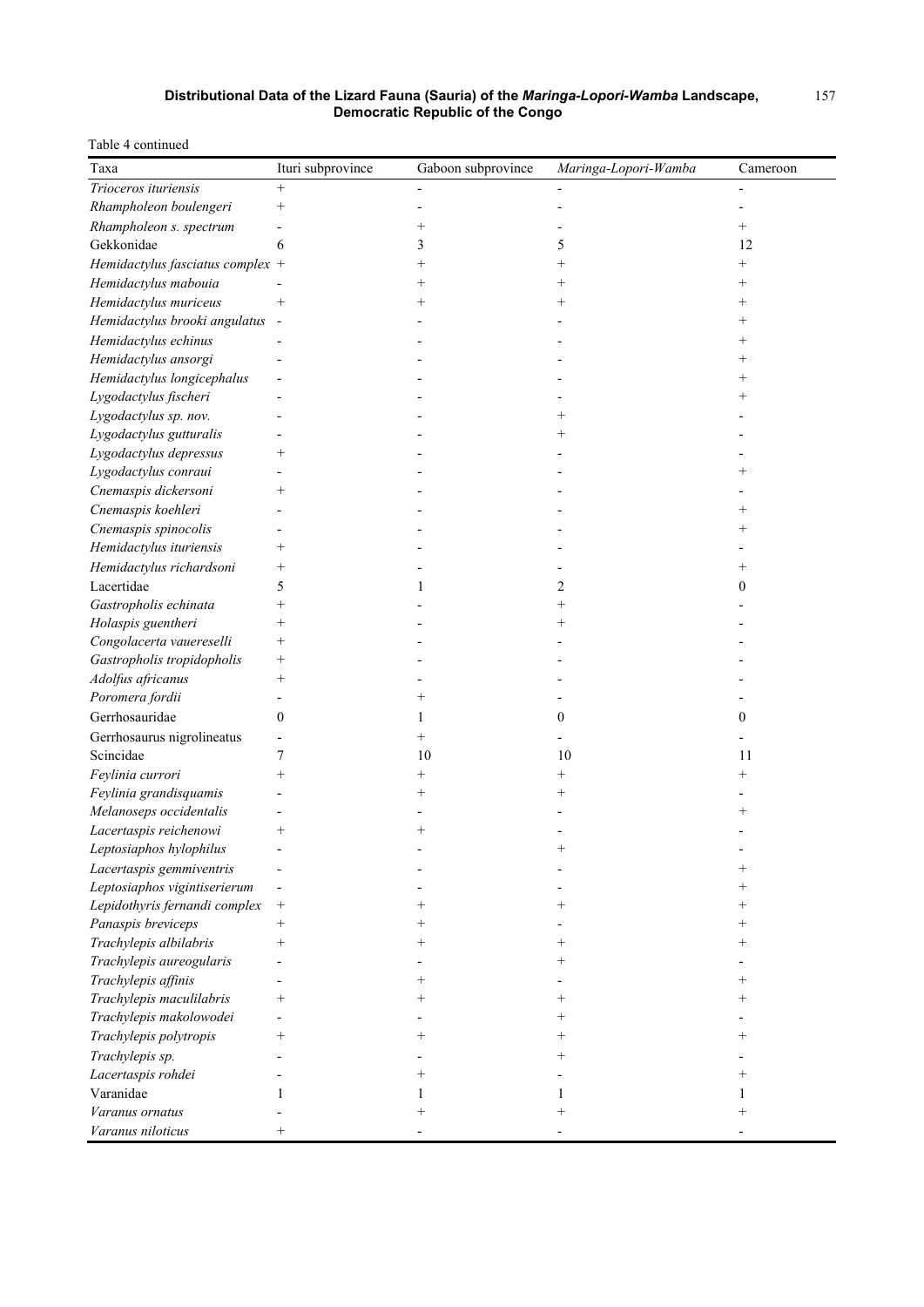### 3.2.2 Species Dispersal Pattern

Scincidae except *Leptosiaphos hylophilus* and *Agama agama* complex were all found in disturbed forests with more or less an open canopy. They were found either in fields, fallows, secondary forests or gaps in primary forests. Gekkonidae were found under the shades of trees or houses, some under the cover of tree barks. Chameleons were collected on twigs both in primary and secondary vegetations. Lacertidae were found in relatively mature forests. The varans were found in marshes and swampy forests. All terrestrial species except *Leptosiaphos hylophilus* and one arboreal species, *Holaspis guentheri*, had a random distribution pattern. The distribution of the rest of the arboreal species was fragmented.

# **4. Discussion**

Considering the continuity of the lowland rainforest ecoregion, the dissimilarity of lizard fauna between the *Maringa-Lopori-Wamba* landscape and its surroundings should be attributable to ectogenic fauna entering the forest province through its boundaries with the savanna province.

Authors' results confirm the main characteristics of the distribution of african reptiles. Most species including forest species have enormous range due to the absence of barriers to the distribution of land animals. Those species with restricted range seem to be under the influence of the demarcation of the botanical districts [1]. More surveys in the *Maringa-Lopori-Wamba* landscape are needed in order to find out more species in the region, especially the arboreal undersampled species.

## **5. Conclusion**

*Maringa-Lopori-Wamba* landscape has about 20 lizard species. Species richness and fauna is a bit similar to that of the Gaboon subprovince and the Iturian subprovince, except for the ectogenic savanna fauna entering from the neighboring. Each faunal area has its own endemics. Most species have a random

dispersal pattern throughout their range. The communities of arboreal species are confronted to loss of forest cover and need more surveys.

#### **Acknowledgement**

Authors thank the management of the Kokolopori Nature Reserve in the study area who permitted the collection of lizard samples. Authors' thanks go to Dr Vaclav Gvozdik who provided comments to the manuscript.

## **References**

- [1] Schmidt, K. P., Lang, H., and Chapin, J. P. 1919. "Part I. Turtles, Crocodiles, Lizards and Chameleons." *Contributions to the Herpetology of the Belgian Congo based on the Collection of the American Museum Congo Expedition, 1909-1915* (Vol. 39). New York, Cornell University Press: 385-597.
- [2] De Witte, G. F. 1927. "Contributions to the Herpetological Fauna of the Belgian Congo. I. List of Reptiles and Batrachians Collected at Mayumbe by Dr. Schouteden (1920-22)." *African Zoological Journal* 13: 320-32.
- [3] Nagy, Z. T., Kusamba, C., Collet, M., and Gvozdik, V. 2013. "Notes on the Herpetofauna of Western Bas-Congo, Democratic Republic of the Congo." *Herpetology Notes* 6: 413-9.
- [4] Lanza, B., and Vanni, S. 1976. "On a Small Collection of Reptiles from North Zaire: Publications of the Study Center for Fauna and Tropical Ecology of the Cnr: CXIII." *Italian Zoological Monitor, Supplement* 8 (1): 129-60.
- [5] Müller, L. 1913. "About a New Chamaeleon from the Uelé Distrikt, Congo State." *Zoo. Anz.* 41: 230-4.
- [6] Calabresi, E. 1925. "Amphibians and Reptiles Collected by Dr Aurelio Rossi in the Upper Region of the Belgian Congo." *Atti. Soc. Ital. Sci. Nat. (Milano)* 64: 119125.
- [7] Laurent, R. F. 1983. "About the Herpetofauna of Central African Montane Forest." *Advances in Herpetology and Evolutionnary Biology: Essays in honor of Ernest E. Williams. Cambridge, MA: Museum of Comparative Zoology*: 350-8.
- [8] Laurent, R. F. 1956. "Contribution to the Herpetology of the African Great Lakes Region of the Central Africa." *The Royal Museum of the Belgian Congo* 8 (48): 1-390.
- [9] Laurent, R. F. 1965. "Contribution to the History of the Congolese Herpetology and General Bibliography, Dissertation, Royal Overseas Academy of Sciences, Classes of Natural Sciences and Medecine." *NS, XVI-3, Bruxelles*: 26.